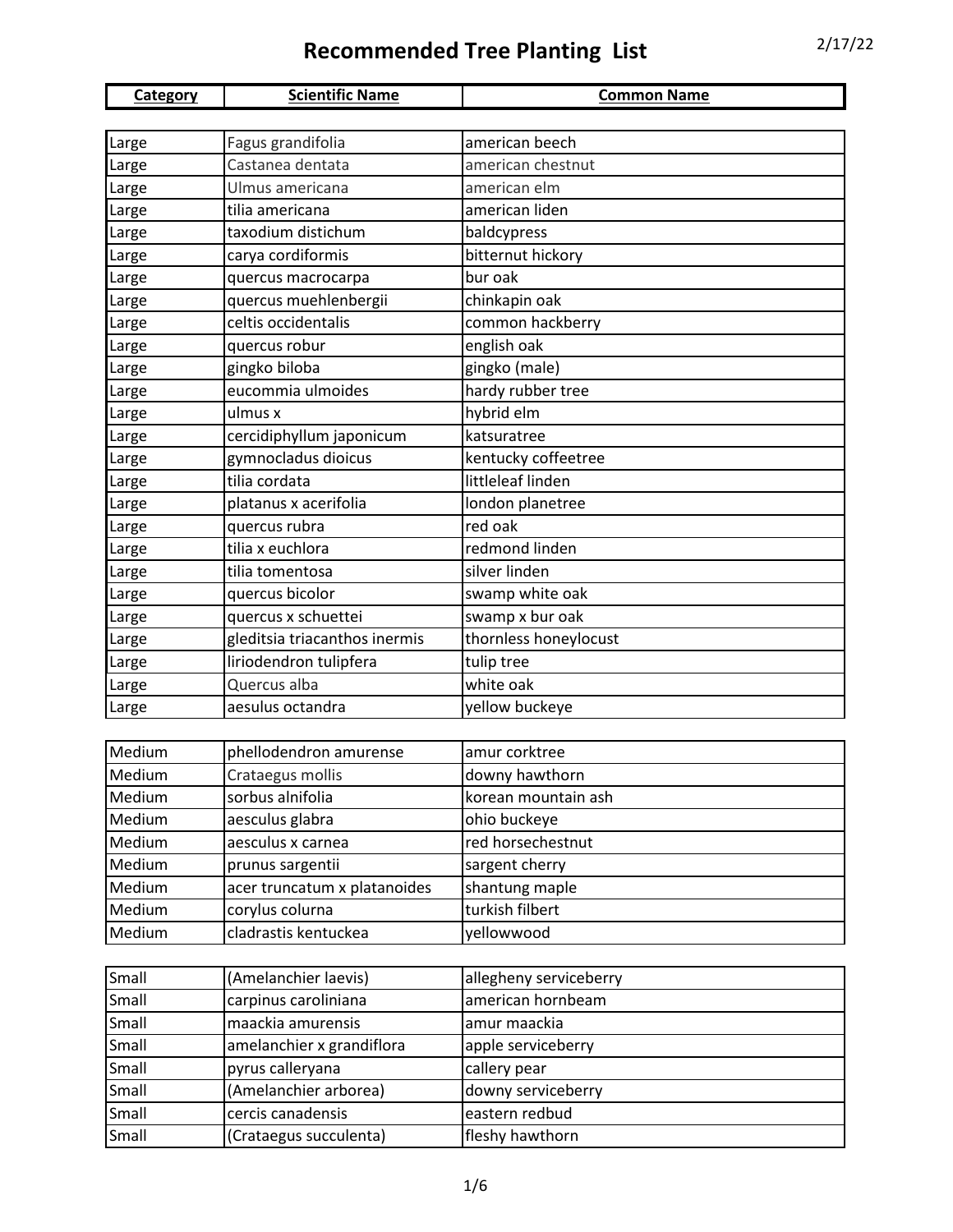## Recommended Tree Planting List 2/17/22

| Category | <b>Scientific Name</b>       | <b>Common Name</b>             |
|----------|------------------------------|--------------------------------|
| Small    | malus spp                    | flowering crabapple            |
| Small    | ostrya virginiana            | hophornbeam, ironwood          |
| Small    | syringa reticulata           | japanesse tree lilac           |
| Small    | syringa pekinensis           | peking lilac                   |
| Small    | (Malus ioensis var. ioensis) | prairie crabapple              |
| Small    | crataegus crusgalli inermis  | thornless cockspur hawthorn    |
| Small    | (Ptelea trifoliata)          | wafer ash, hoptree 15-20' ht/w |
| Small    | crataegus viridis            | winter king hawthorn           |
|          |                              |                                |
| Reserved | acer x freemanii             | freeman maple                  |
| Reserved | acer miyabei                 | miyabe maple                   |
| Reserved | quercus palustris            | pin oak                        |
| Reserved | Carya ovata                  | shagbark hickory               |
| Reserved | Populus grandidentata        | bigtooth aspen                 |
| Reserved | Betula papyrifera            | paper birch                    |
| Reserved | Betula Nigra                 | river birch                    |
| Reserved | Populus tremuloides          | quaking aspen                  |
| Reserved | Staphylea trifolia           | bladdernut                     |
| Reserved | Betula nana                  | bog birch                      |
| Reserved | Prunus virginiana            | chokecherry                    |
| Reserved | <b>Cornus Mas</b>            | cornelian cherry dogwood       |
|          | Viburnum trilobum [V.opulus  |                                |
| Reserved | var.americanum               | high-bush cranberry            |
| Reserved | Cornus alternifolia          | pagoda dogwood                 |
| Reserved | acer tartaricum              | tartarian maple                |
| Reserved | acer triflorum               | three flower maple             |
| Reserved | Prunus americana             | wild plum                      |
| Reserved | Hamamelis viginiana          | witch hazel                    |
|          |                              |                                |

| Prohibited |                      | all evergreen species not on recommended list |
|------------|----------------------|-----------------------------------------------|
| Prohibited | sorbus americana     | american mountainash                          |
| Reserved   | Populus tremuloides  | aspen                                         |
| Prohibited | fraxinus spp.        | ash                                           |
| Prohibited | betula spp.          | birch                                         |
| Prohibited | prunus serotina      | black cherry                                  |
| Prohibited | robinia pseudoacacia | black locust                                  |
| Prohibited | acer nugundo         | boxelder                                      |
| Prohibited | catalpa spp.         | catalpa                                       |
| Prohibited | malus sulvestris     | common apple                                  |
| Prohibited | pyrus communis       | common pear                                   |
| Prohibited | sorbus aucuparia     | european mountianash                          |
| Prohibited | prunus domestica     | garden plum                                   |
| Prohibited | gingko biloba        | gingko (female)                               |
| Prohibited | morus spp.           | mulberry                                      |
| Prohibited | acer platanoides     | norway maple                                  |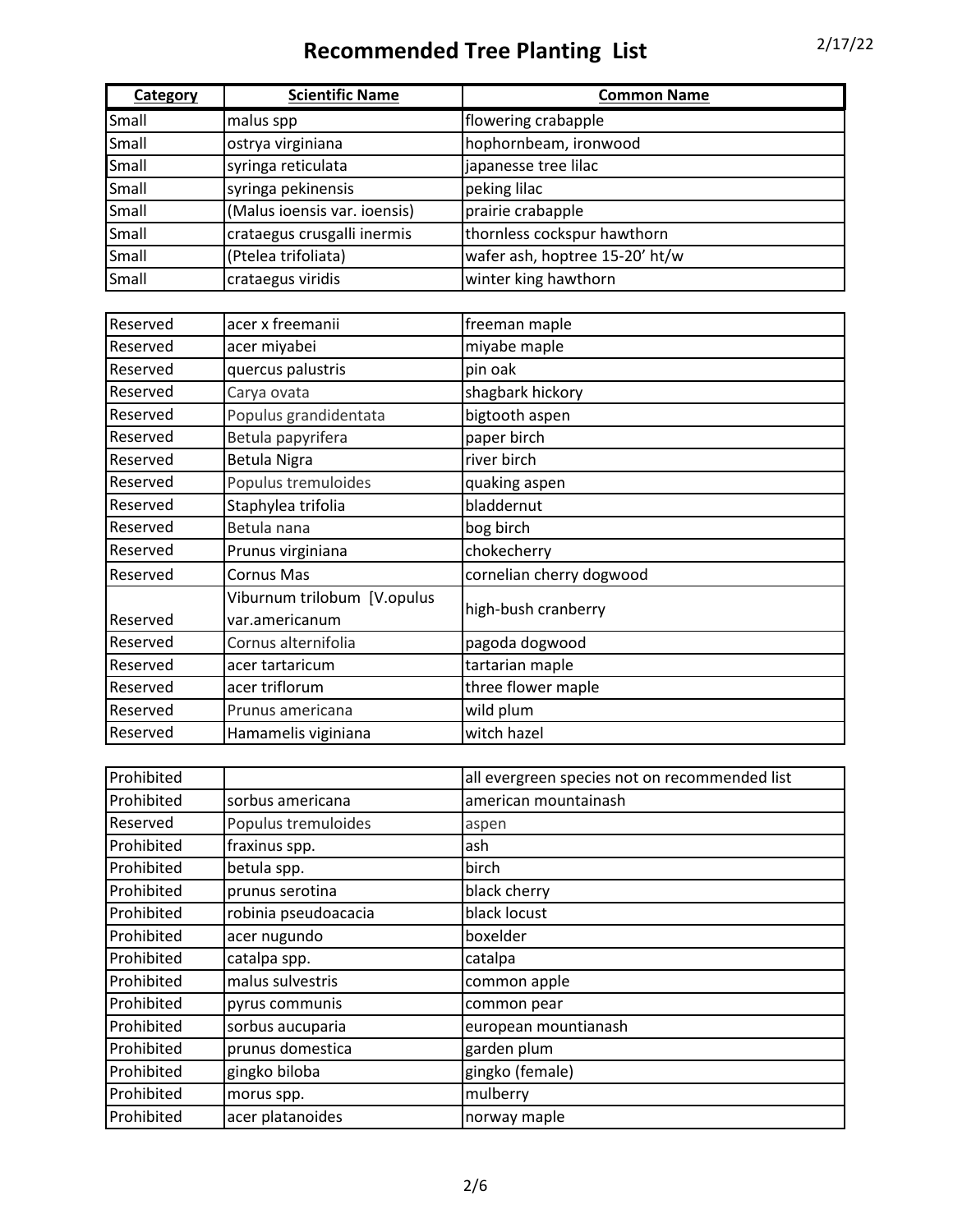## Recommended Tree Planting List 2/17/22

| Category   | <b>Scientific Name</b> | <b>Common Name</b> |
|------------|------------------------|--------------------|
| Prohibited | populus spp.           | poplar, cottonwood |
| Prohibited | elaeagnus angustifolia | russian olive      |
| Prohibited | ulmus pumila           | siberian elm       |
| Prohibited | acer saccharinum       | silver maple       |
| Prohibited | Sorbus decora          | showy mountain ash |
| Reserved   | Acer saccharinum       | sugar maple        |
| Prohibited | ailanthus altissima    | tree-of-heaven     |
| Prohibited | juglans spp.           | walnut             |
| Prohibited | salix spp.             | willow             |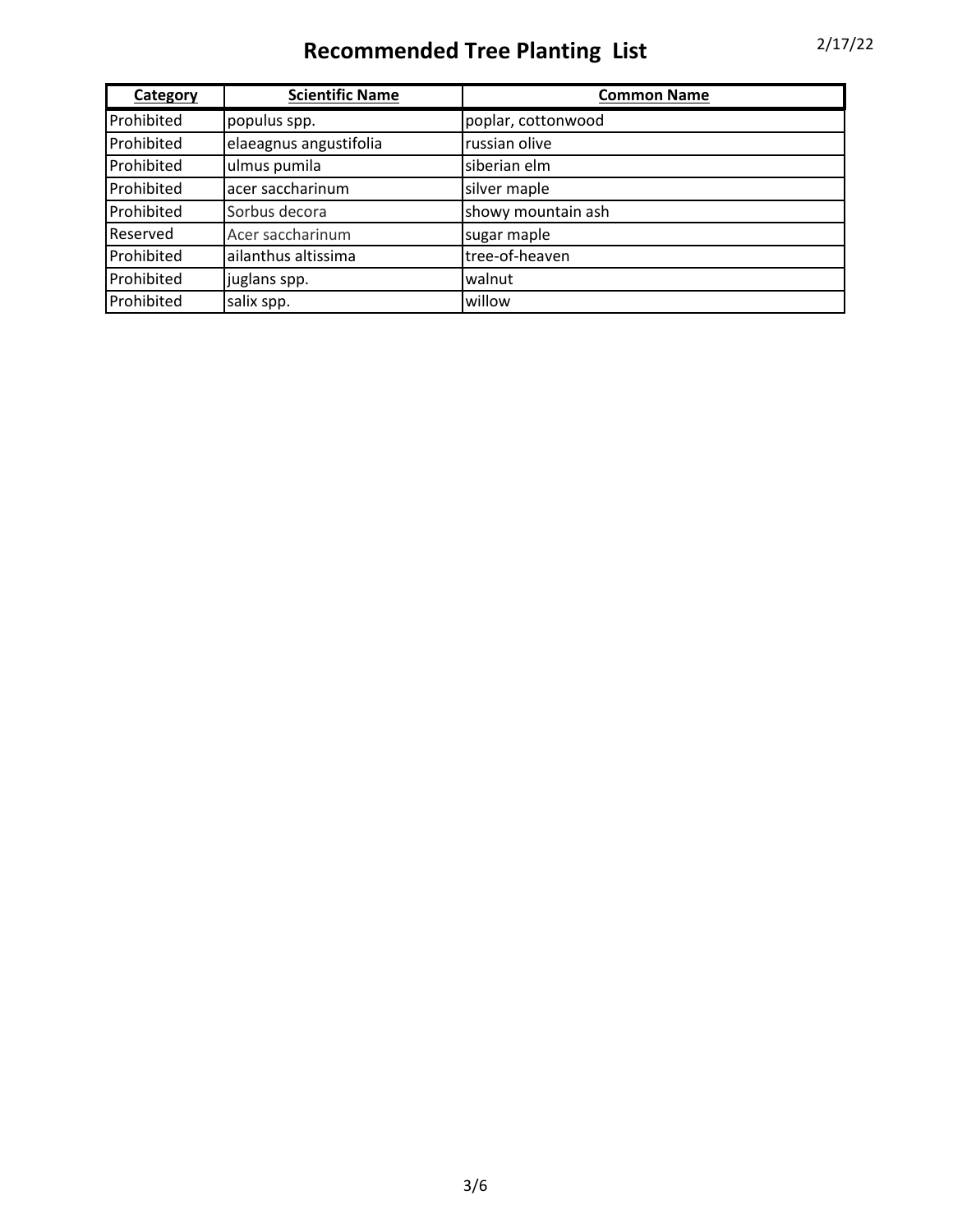$\begin{array}{c} \hline \end{array}$